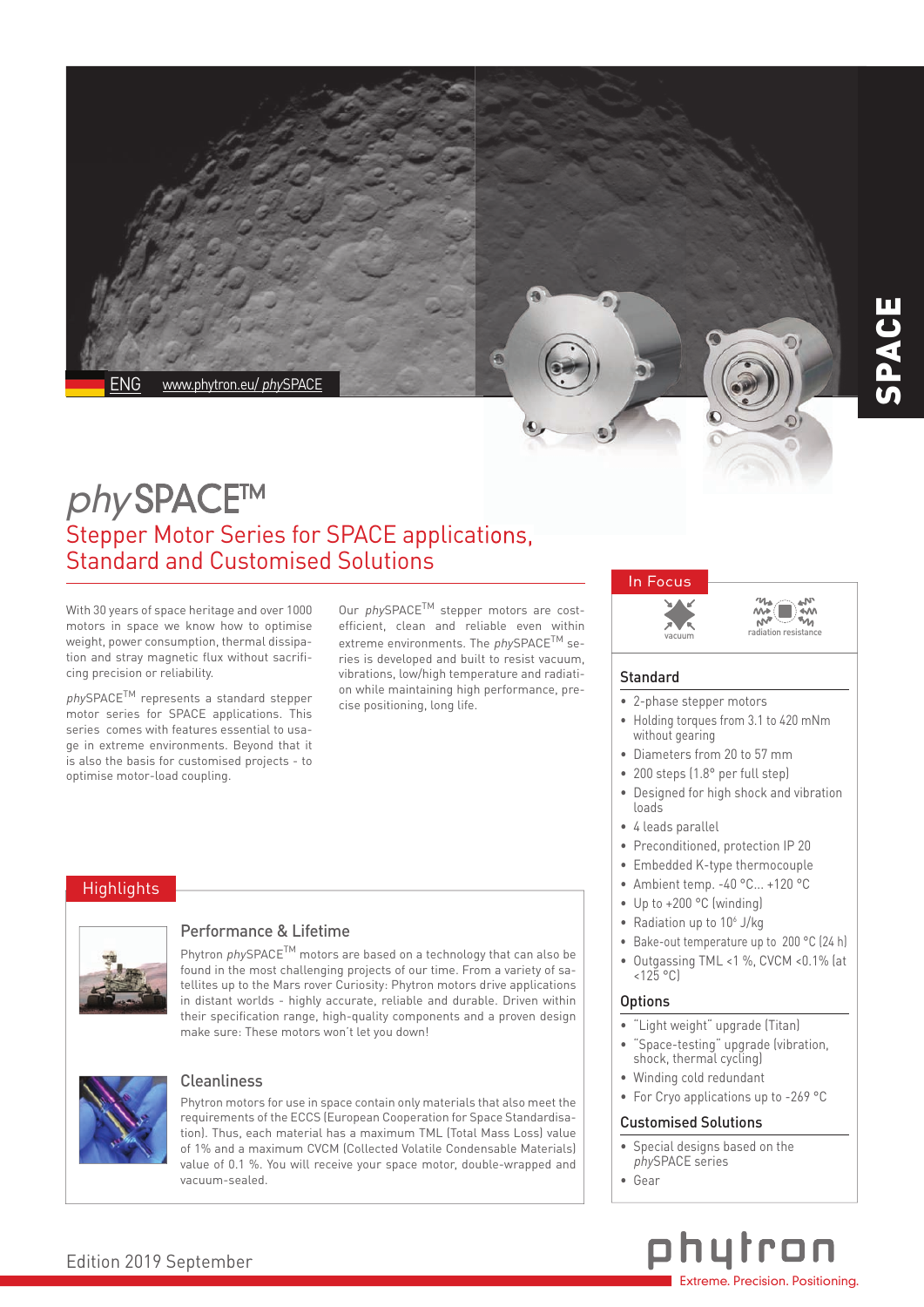### phySPACE™ Stepper Motor



## Structure design

The structure design of the phySPACE<sup>TM</sup> motors presents an optimum of lightweight, stiffness and surface protection. As is commonly done in high-vacuum class all structural elements such as housing, flanges and shafts are made of stainless steel. Even the standard version in stainless steel is optimised in terms of weight: The quadratic flange is reduced to flange lugs and the flanges are hollowed to save additional weight. In order to save even more weight the  $physPACE^{TM}$  comes with the option for a "lightweight"-material like titanium.



#### **Bearings**

The shock and vibration loads of a rocket launch can stress or damage the ball bearings significantly - resulting in reduced life under certain circumstances - when the motor hasn't even been put into operation. The  $physPACE<sup>TM</sup>$  standard motor is equipped with special ABEC 5 bearings. A duplex bearing assembly in the front flange dissipates the vibration loads safely into the housing structure. Especially when in a vacuum, unlubricated ball bearings can be affected by "cold welding", and thus degrading and even binding the bearings.



## Adhesives

The adhesives used are qualified for space applications according to ECSS Q-70-02A. They represent an optimum of strength, ductility, low outgassing rates and thermal resistance. The outgassing rates (TML, CVCM) comply with the European Space Standards and American space standard.



#### Radiation Resistance

The phySPACE<sup>TM</sup> motors are designed for radiation of up to 10<sup>6</sup> J/kg for use in space applications. A motor not designed for radiation will not only suffer degradation of the insulation and the adhesives - especially the grease of the ball bearing reducing the efficiency and will eventually cause the motor to fail.



## Temperature Management

All materials selected for the *phy*SPACE<sup>TM</sup> motors can withstand a short-term winding temperature of up to 200° C. Due to the lack of convection in a vacuum, the motors can heat up very quickly and often work at a high temperature level - depending on the duty-cycle. In our phySPACE<sup>TM</sup> motors we integrate a thermocouple to allow monitoring of the exact winding temperature. This is how you protect your motors from overheating.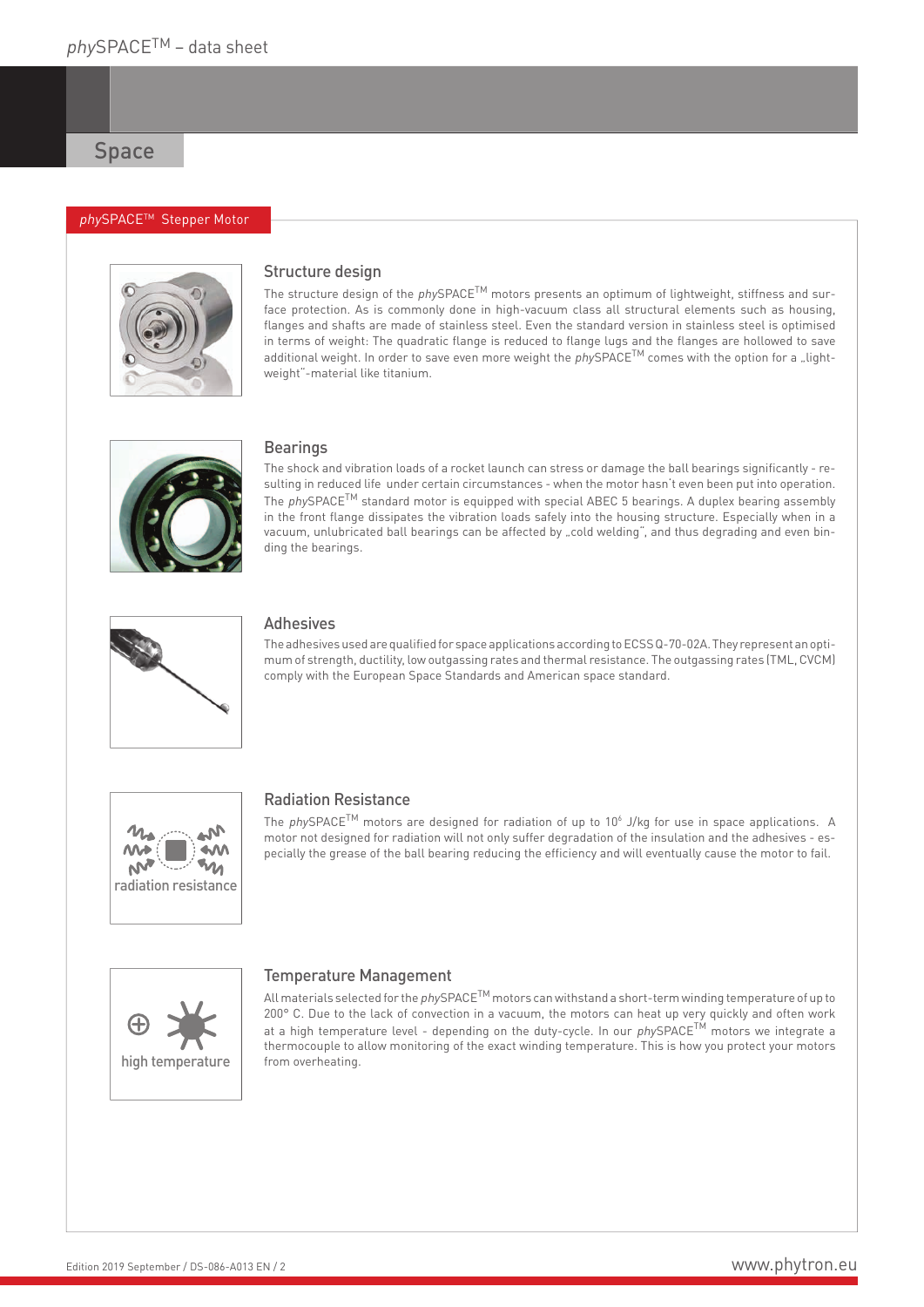

## Preconditioning

The selected materials and components are outgassed by a Phytron process at up to 200 °C in vacuum chambers, so that outgassing materials cannot deposit in the ball bearings or inside the motor. This way we provide a minimum molecular contamination of the surrounding system so that the motors can even operate close to optical systems.



## Handling and Storage

phySPACE<sup>TM</sup> motors are primarily designed for use in a vacuum. For this reason the motors must always be handled under controlled conditions: On the ground at 20 °C +/-10 °C and relative humidity <=50%, in clean rooms and clean boxes. Long-term storage is permitted only in unopened original phytron packaging. After storage, or not rotating for more than 6 months, a "running-in" is highly recommended in order to distribute the grease evenly again. The motors are to be handled with suitable gloves. Since the rotor is magnetic, it must be handled in a clean environment so that no metal particles can be pulled through the opening at the at the rear of the motor into the motor. Particles in the motor lead to an impairment of operation, the lifetime, or even failure of the motor due to binding.



## Service, Consulting and Customising

Of course we are happy if our standard already fulfills your application's needs! Although our  $phySPACE^{\text{TM}}$ series integrates our application experience of the last decades - sometimes the standard is just not enough. We offer to create customised solutions to make our motor a perfect fit for your application, because sometimes even small changes make the difference.

#### Road-Map & Milestones



Phytron project partnership: receive the perfect space motor for your application.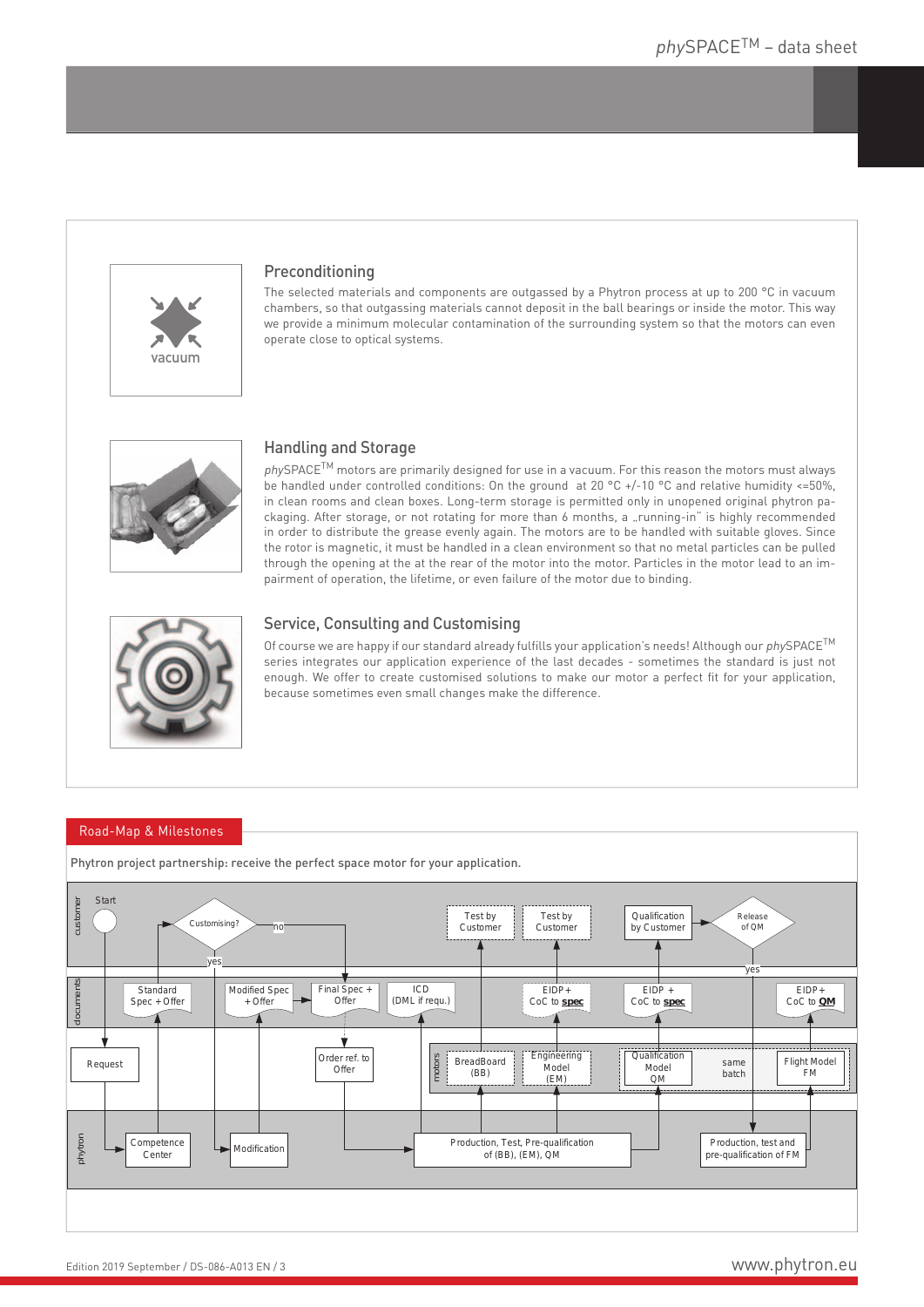## Technical Characteristics

|                         |                                                         | Standard                                           | <b>Upgrade Options</b>      |
|-------------------------|---------------------------------------------------------|----------------------------------------------------|-----------------------------|
|                         | Number of steps / step angle                            | $200/1.8$ °                                        |                             |
|                         | Physical step accuracy (non accumulating)               | 3 to 5 %                                           |                             |
|                         | Speed (typical for continuous operation)                | 400 rpm                                            |                             |
|                         | Preferred direction                                     | clockwise (facing the motor shaft)                 |                             |
| General Characteristics | quality / arrangement<br>Bearing                        | ABEC7 / Duplex (front)+ floating<br>bearing (rear) |                             |
|                         | Lubrication                                             | space grade compatible                             | non / dry                   |
|                         | Housing                                                 | stainless steel                                    | "light weight" titan        |
|                         | Protection class                                        | IP 20                                              |                             |
|                         | Expected lifetime (typical)                             | $20 \times 10^6$ revolutions                       |                             |
|                         | Operating voltage                                       | up to 48 V                                         |                             |
|                         | Control                                                 | bipolar                                            |                             |
|                         | Leads: amount / wiring / wire exit                      | 4-leads bipolar / parallel / axial                 | cold redundant              |
| Electrical              | Lead insulation                                         | Kapton                                             |                             |
|                         | Temperature sensor                                      | type K                                             |                             |
|                         | Dielectric strength                                     | >500 VAC with 50 Hz                                |                             |
|                         | Insulation resistance (depending on diameter)           | >100 MΩ with up to 500 V <sub>DC</sub>             |                             |
|                         | Pre-Conditioning                                        | first outgassing by phytron                        |                             |
|                         | CVCM (Collected volatile condensable materials) at 125° | $< 0.1 \%$                                         |                             |
| Cleanliness             | TML (Total Mass Loss) at 125°                           | <1%                                                |                             |
|                         | Magnetic emission                                       | upon request                                       |                             |
|                         | <b>Surrounding Environment</b>                          | vacuum (UHV)                                       |                             |
|                         |                                                         | atmosphere (with restrictions)                     |                             |
|                         | Radiation resistant up to a dose of                     | $10^6$ J/kg                                        |                             |
| ᅙ                       | Environment temperature (operating)                     | $-40+120$ °C                                       | higher temperature upgrade/ |
| Environemnt             | Environment temperature (non operating)                 | $-70+140$ °C                                       | Cryo temperature upgrade    |
|                         | Temperature max. (winding)                              | max. +200 °C                                       |                             |
|                         | Environment (storage)                                   | +10+50 °C; original packing                        |                             |
|                         | Humidity (max.)                                         | $\leq -50$ %                                       |                             |
|                         | <b>Vibration GRMS</b>                                   | 20                                                 |                             |
|                         | Test:<br>electric / mechanic / dynamic / climate        | standard                                           |                             |
| Test                    | Test: Vibration / Shock / Thermal Vacuum Cycling        |                                                    | "space-testing"             |
|                         | EIDP (End Item Data Package)                            | standard                                           |                             |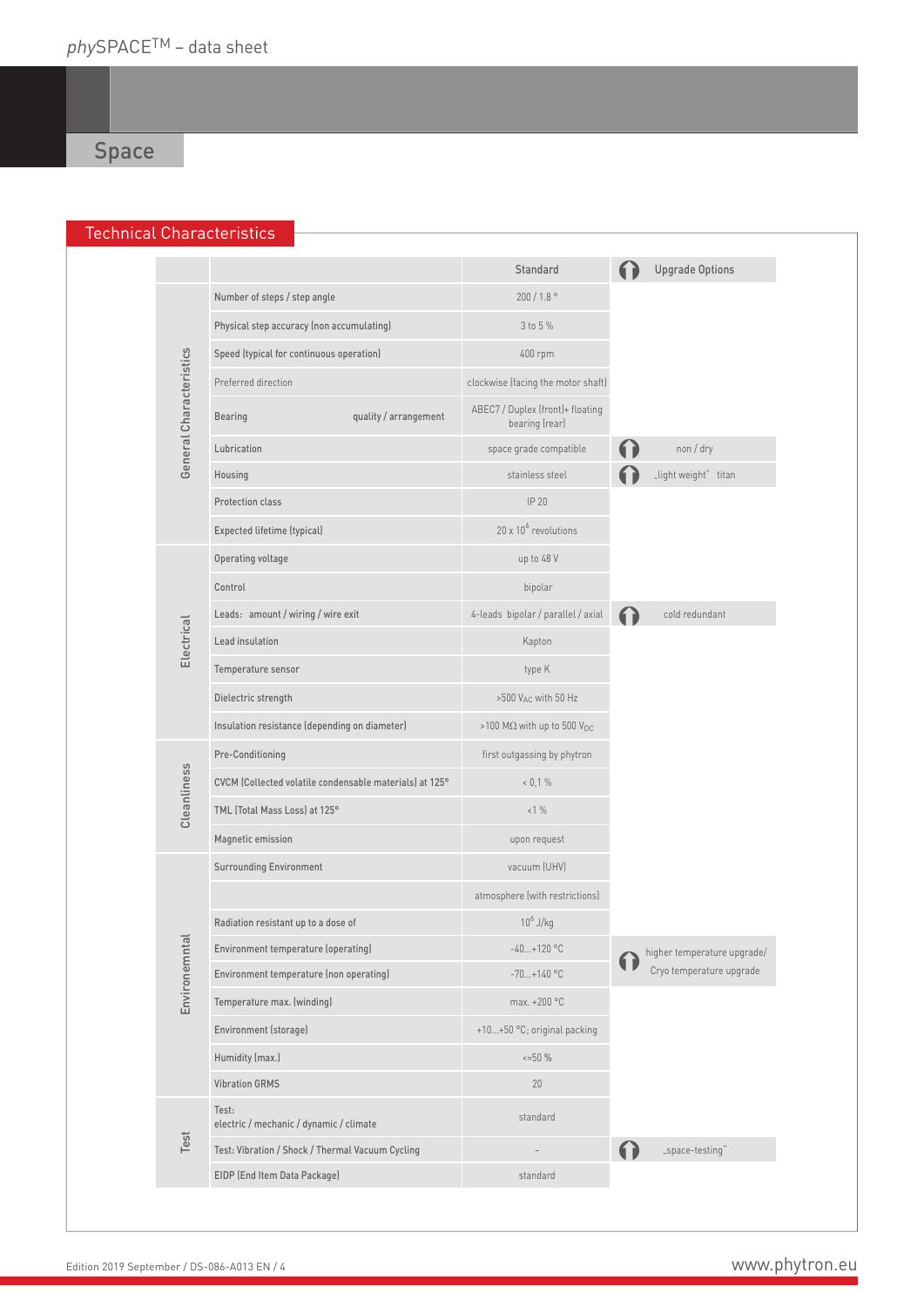## phySPACE<sup>™</sup> 19-2 to 56-2 Stepper Motors





<sup>p</sup>hySPACETM 52-2 and 56-2

## Dimensions / Electrical and Mechanical Characteristics

| $\ensuremath{\mathit{phySPACE}}^{\text{TM}}$<br>Standard<br>200-step<br>4 lead |                                                                                                                                                                                                                                                                                                                                                                                                                                                                                                                                                      | characteristics | Electrical                           |          |                                 | Mechanical characteristics |                                                                     |       |                                                                                                                                                                                                       |     |                  |             |      |              |                |     |                            |    |                                         |    |     |
|--------------------------------------------------------------------------------|------------------------------------------------------------------------------------------------------------------------------------------------------------------------------------------------------------------------------------------------------------------------------------------------------------------------------------------------------------------------------------------------------------------------------------------------------------------------------------------------------------------------------------------------------|-----------------|--------------------------------------|----------|---------------------------------|----------------------------|---------------------------------------------------------------------|-------|-------------------------------------------------------------------------------------------------------------------------------------------------------------------------------------------------------|-----|------------------|-------------|------|--------------|----------------|-----|----------------------------|----|-----------------------------------------|----|-----|
|                                                                                | Resistance/<br>phase <sup>41</sup><br>phase I <sub>N</sub><br>Current/                                                                                                                                                                                                                                                                                                                                                                                                                                                                               |                 | Max. operating<br>voltage<br>voltage | AWG      | Holding<br>torque <sup>1)</sup> | Power-OFF<br>torque        | $\textsf{Loads}^{\textsf{2}}$<br>Rotor inertia<br>Mass <sup>3</sup> |       |                                                                                                                                                                                                       |     | Dimensions in mm |             |      |              |                |     |                            |    |                                         |    |     |
| parallel<br>bipolar                                                            |                                                                                                                                                                                                                                                                                                                                                                                                                                                                                                                                                      |                 |                                      |          |                                 |                            |                                                                     | axial | radial                                                                                                                                                                                                |     |                  |             |      |              |                |     |                            |    |                                         |    |     |
|                                                                                | A                                                                                                                                                                                                                                                                                                                                                                                                                                                                                                                                                    | $\Omega$        | $\mathsf{V}_{\mathsf{DC}}$           |          | mNm                             | mNm                        | kg cm <sup>2</sup>                                                  | N     | N                                                                                                                                                                                                     | q   | A                | $\mathsf B$ | C    | D            | E              | F1  | $\mathsf{G}^{\mathrm{g5}}$ | K  | $\mathsf{L}^{\mathfrak{g}\mathfrak{b}}$ | M  | N   |
| $19 - 2$                                                                       | 0.6<br>1.2                                                                                                                                                                                                                                                                                                                                                                                                                                                                                                                                           | 2.1<br>0.63     |                                      | 28       | 3.8                             | 0.9                        | 0.0009                                                              | 10    | 15                                                                                                                                                                                                    | 70  | 20               | 34          | 10.5 | 1.5          | $\overline{2}$ | 7.5 | 2.5                        | 32 | 14                                      | 27 | 2.2 |
| $25 - 2$                                                                       | 0.6<br>1.2                                                                                                                                                                                                                                                                                                                                                                                                                                                                                                                                           | 3.25<br>0.95    |                                      | 28<br>26 | 13                              | $\overline{2}$             | 0.0025                                                              | 15    | 25                                                                                                                                                                                                    | 100 | 26               | 36          | 10.5 | 2.5          | 2.5            | 9.5 | 3                          | 38 | 14                                      | 33 | 2.7 |
| $32 - 2$                                                                       | 0.6<br>1.2                                                                                                                                                                                                                                                                                                                                                                                                                                                                                                                                           | 4.6<br>1.25     | 48                                   | 26       | 50                              | 3                          | 0.01                                                                | 30    | 45                                                                                                                                                                                                    | 211 | 33               | 48          | 11   | 2.5          | 3              | 11  | 4                          | 47 | 18                                      | 42 | 3.2 |
| $42 - 2$                                                                       | 1.2<br>2.5                                                                                                                                                                                                                                                                                                                                                                                                                                                                                                                                           | 1.7<br>0.34     |                                      | 24<br>22 | 140                             | $5\,$                      | 0.045                                                               | 30    | 50                                                                                                                                                                                                    | 425 | 43               | 60          | 16   | 2.5          | 3.5            | 16  | 5                          | 62 | 22                                      | 54 | 4.2 |
| $52 - 2$                                                                       | 1.2<br>2.5                                                                                                                                                                                                                                                                                                                                                                                                                                                                                                                                           | 2.6<br>0.6      |                                      | 24<br>22 | 450                             | 12                         | 0.15                                                                | 65    | 100                                                                                                                                                                                                   | 900 | 53               | 75.5        | 17   | $\mathbf{1}$ | 5              | 21  | 6                          | 75 | 38                                      | 66 | 5.2 |
| $56 - 2$                                                                       | 1.2<br>2.5                                                                                                                                                                                                                                                                                                                                                                                                                                                                                                                                           | 3.9<br>0.8      |                                      | 24<br>22 | 500                             | 50                         | 0.24                                                                | 50    | 80                                                                                                                                                                                                    | 970 | 57               | 70          | 16.5 | 2.5          | 4.5            | 22  | 6                          | 77 | 38                                      | 68 | 5.2 |
|                                                                                | <sup>1)</sup> Holding torque in bipolar mode with parallel windings.<br>Two phases on at rated current<br><sup>2)</sup> Axial radial loads are for mounting purposes only. A flexible coupling must be<br>used in operation.<br>$3\frac{1}{2}$ $\frac{1}{2}$ $\frac{1}{2}$ $\frac{1}{2}$ $\frac{1}{2}$ $\frac{1}{2}$ $\frac{1}{2}$ $\frac{1}{2}$ $\frac{1}{2}$ $\frac{1}{2}$ $\frac{1}{2}$ $\frac{1}{2}$ $\frac{1}{2}$ $\frac{1}{2}$ $\frac{1}{2}$ $\frac{1}{2}$ $\frac{1}{2}$ $\frac{1}{2}$ $\frac{1}{2}$ $\frac{1}{2}$ $\frac{1}{2}$ $\frac{1}{2}$ |                 |                                      |          |                                 |                            |                                                                     |       | <sup>4)</sup> Differently with redundant winding<br><sup>5)</sup> Max. operating voltage of the power stage (intermediate circuit<br>voltage)<br>All values given above refer to room temperature and |     |                  |             |      |              |                |     |                            |    |                                         |    |     |

3) The use of titanium parts reduces the overall weight by 20 %. atmospheric pressure. Other sizes available upon request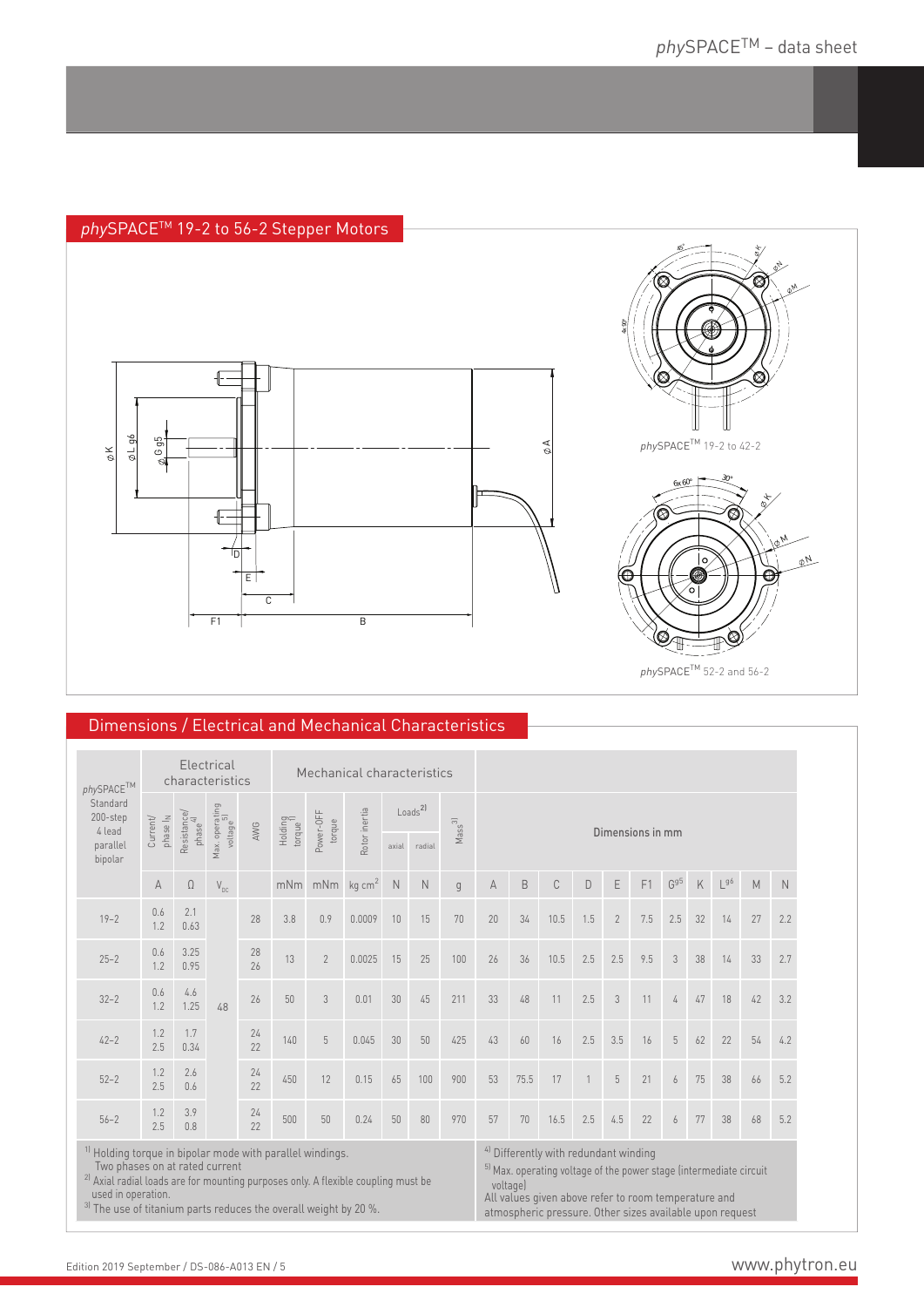| Option: Shaft Design             | <b>Dimensions</b> |                |                  |        |
|----------------------------------|-------------------|----------------|------------------|--------|
| Ő<br>u                           | Stepper motor     |                | Dimensions in mm |        |
| $\frac{\delta}{\delta}$<br>피     | Size              | G <sub>1</sub> | $\mathsf H$      |        |
| ◎                                | phySPACE 19       | 2.5            | $\overline{2}$   | 4.5    |
|                                  | phySPACE 25       | 3              | 2.5              | 6.5    |
| ⊫<br>O                           | phySPACE 32       |                | 3.5              | $\, 8$ |
|                                  | phySPACE 42       | 5              | $\mathbf{r}$     | 13     |
|                                  | phySPACE 56       | 6              | 5                | 18.5   |
|                                  |                   |                |                  |        |
| More shaft options upon request. |                   |                |                  |        |

## Derating - Duty-Cycle-Design for Applications in Vacuum

Motors operating in a vacuum heat up very quickly depending on their duty cycle. Driven with nominal current the maximum temperature will be reached within several minutes. Therefore it is necessary to monitor the motor's temperature (K-element) or to design a duty cycle with enough off-time to always keep the motor a safe temperature level.

The shown curve is set at an environmental temperature of 20 °C. To give you an idea of how the chosen current influences the motor temperature we drew two curves of a motor similar to the phySPACE<sup>TM</sup> 56. Driven with 400 rpm at 50 % of the nominal current, the motor takes longer to heat up due to less ohmic losses then driven with the full nominal current.

The third curve (phySPACE<sup>TM</sup> 32-2) with 0.5 nominal current and 200 rmp only leads to a steady state temperature within the safe temperature limits.

A higher rotational speed increases the magnetic losses. Therefore high speeds should be avoided as far as possible to reduce heat losses and to protect the bearings.

The cooling down speed during the off-time depends on the temperature delta in between the current motor temperature and the environmental temperature and the connected structure's thermal capacity.



## Winding temperature (in vacuum), environment 20 °C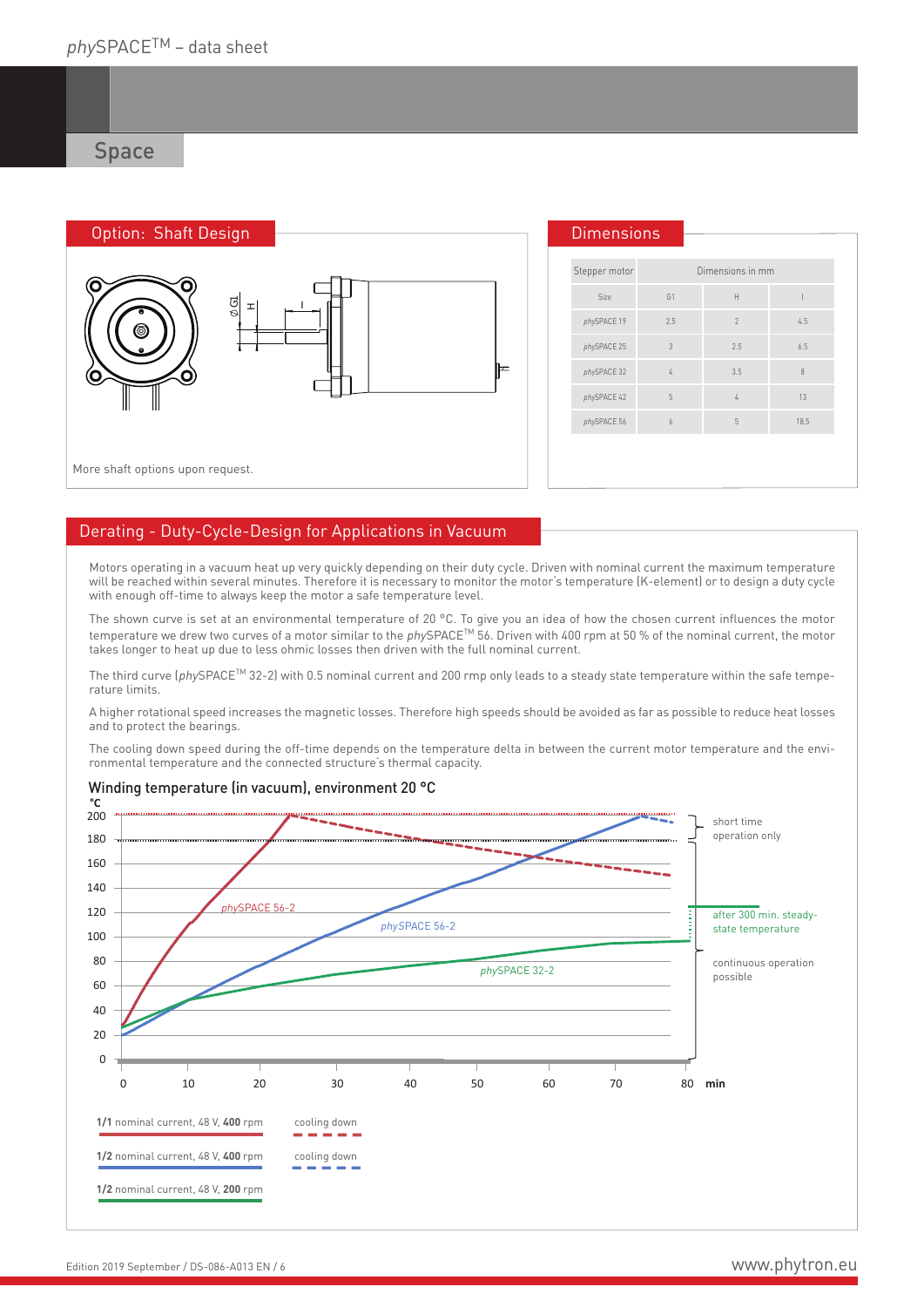





## Motor Temperature Sensors: K-type Thermocouple

The insulated temperature sensor in Phytron motors is integrated in the motor windings. The response time to temperature changes of the windung is very short, compared to temperature sensors mounted outside the motor housing. The temperature is measured all the time (even if only one motor phase is powered at a time), because the sensor is always mounted between the phases.



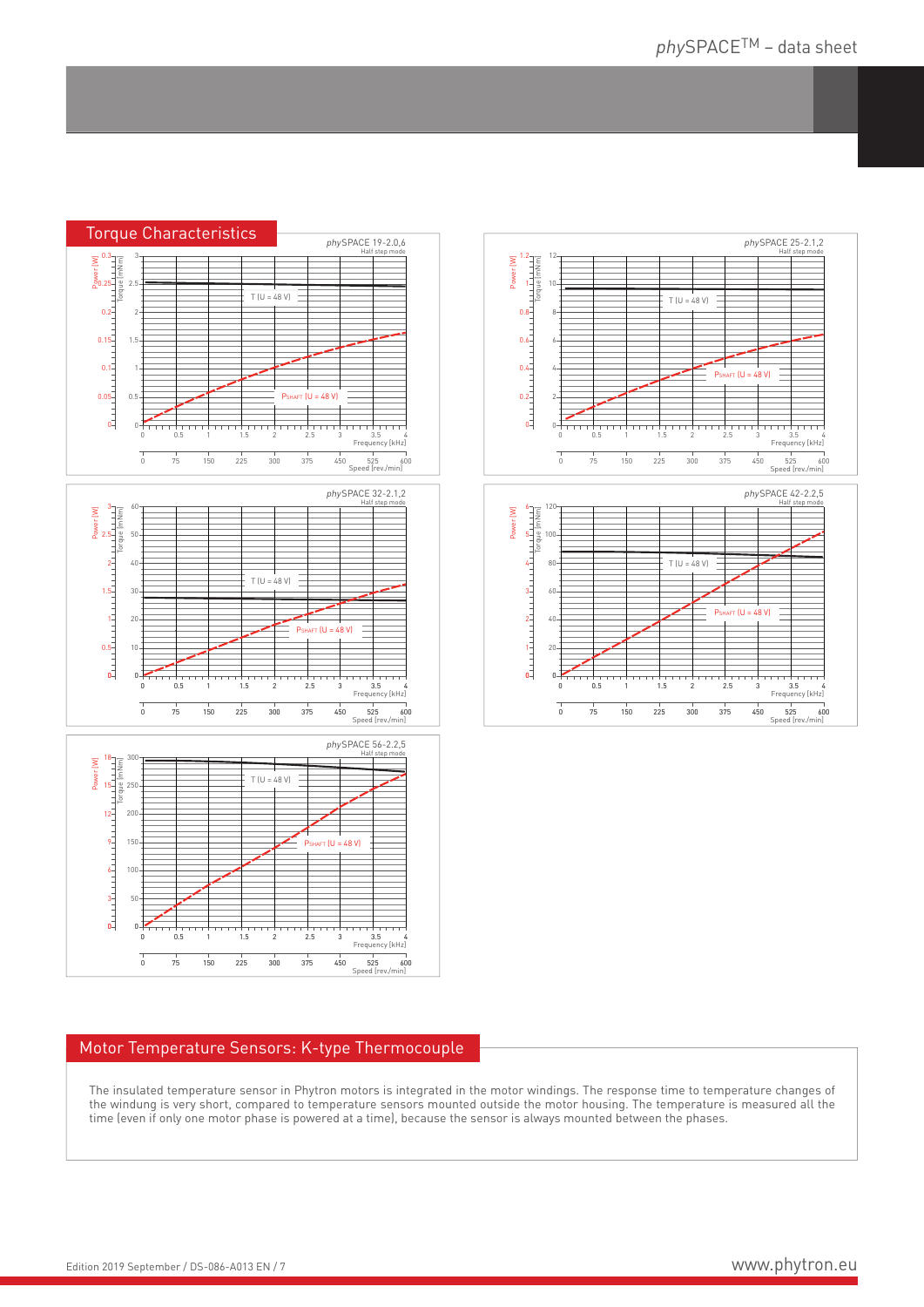## Efficient Customising - the Perfect Fit

We proudly contribute to projects of:



## Tailored Stepper Motors for Space Applications



## BepiColombo - MERTIS (due to launch in 2015)

## MErcury Radiometer and Thermal Infrared Spectrometer

- Instrument: http://www.dlr.de/os/desktopdefault.aspx/ tabid-6956/
- Mission: http://www.esa.int/Our\_Activities/Space\_Science/BepiColombo\_overview2
- For: Polish Academy of Science (PAS), DLR, ESA



Bepi Colombo image: NAS

## MAVEN (2013)

Launch date: Nov. 18, 2013; mission target: mars - explore its upper atmosphere; orbit insertion date: Sept. 22, 2014

- Grating flip mechanism, 90° deflecting angle moving in hard end stops
- Cleanliness for optics
- Motor: size 25, hybrid stepper 200 steps/rev
- Gear: integrated planetary gear ratio 50:1, 90 deg travel
- Structural parts titanium, hybrid bearings, lubrication
- Titanium coupling: compensation of an axial length
- reduction during deformation without additional stress
- For LASP / NASA



LASP MAVEN image: NASA/Goddard Space Flight Center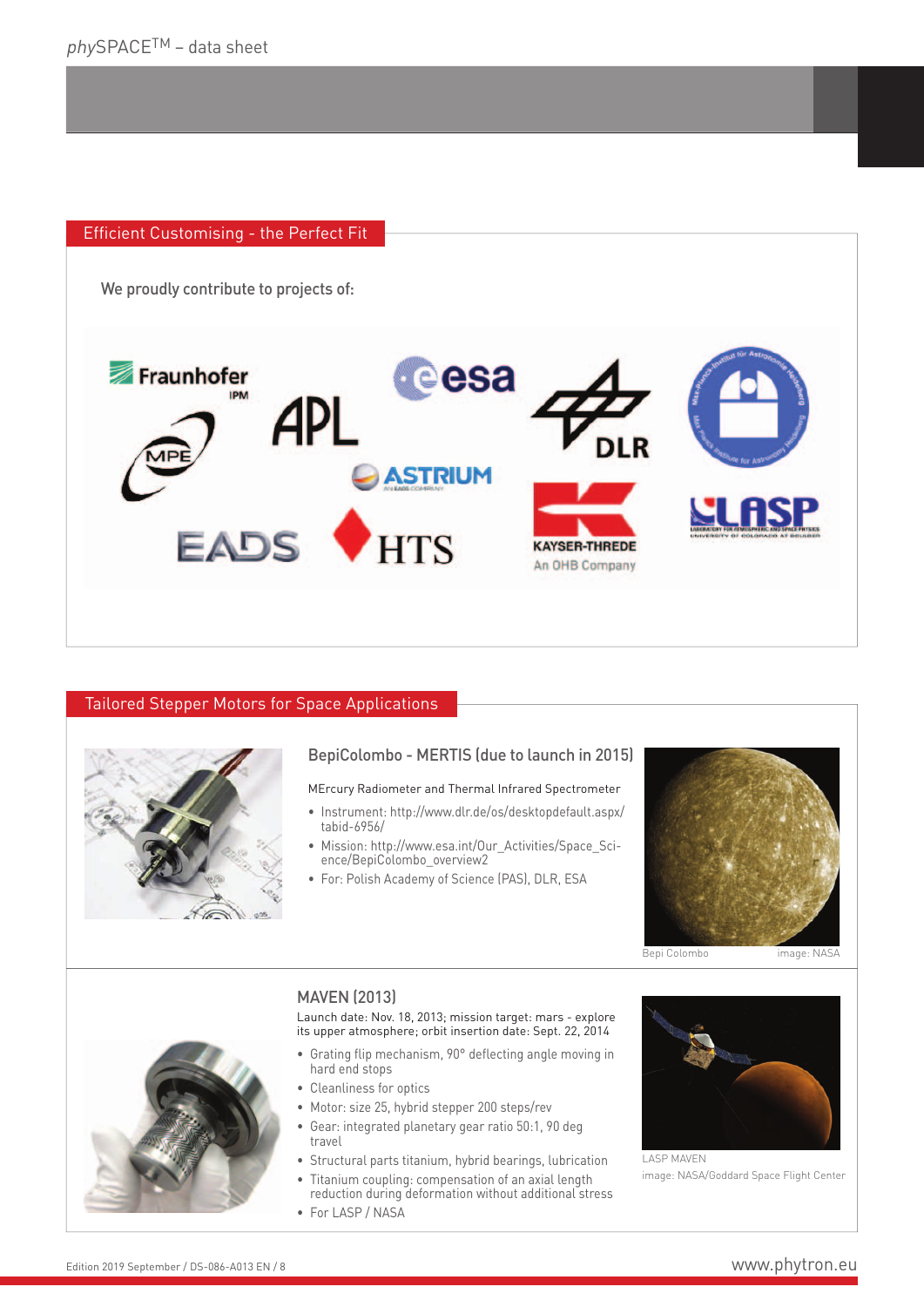## Tailored Stepper Motors for Space Applications

Mars rover CURIOSITY for NASA (2011) Phytron stepper motor focuses laser and the analysis camera

- Focuses the laser light and the analysis camera inside the ChemCam instrument on the sample.
- Excels in reliability, durability, vacuum compatibility and minimal outgassing rates.
- Optimised for mechanical friendly smooth running and is capable of precise positioning even without feedback or complex electronics



Mars rover CURIOSITY - ChemCam image: NASA



## JUNO (2011)

Mirror rotation in Ultraviolet Imaging Spectrograph

- Phytron's stepper motor : VSS 32
- Instrument: http://adsabs.harvard.edu/ abs/2008AGUFMSM41B1678G
- Mission: http://www.nasa.gov/mission\_pages/juno/ main/index.html
- NASA / ESA



image by NASA/JPL



## MIRIS (2010)

Multi-purpose infrared imaging system (MIRIS)

- Instrument: http://www.isas.jaxa.jp/home/rikou/kogata\_eisei/symposium/2nd/koto/07.pdf
- For: Astronomy and Space Technology R&D Division, Korea Astronomy and Space Science Institute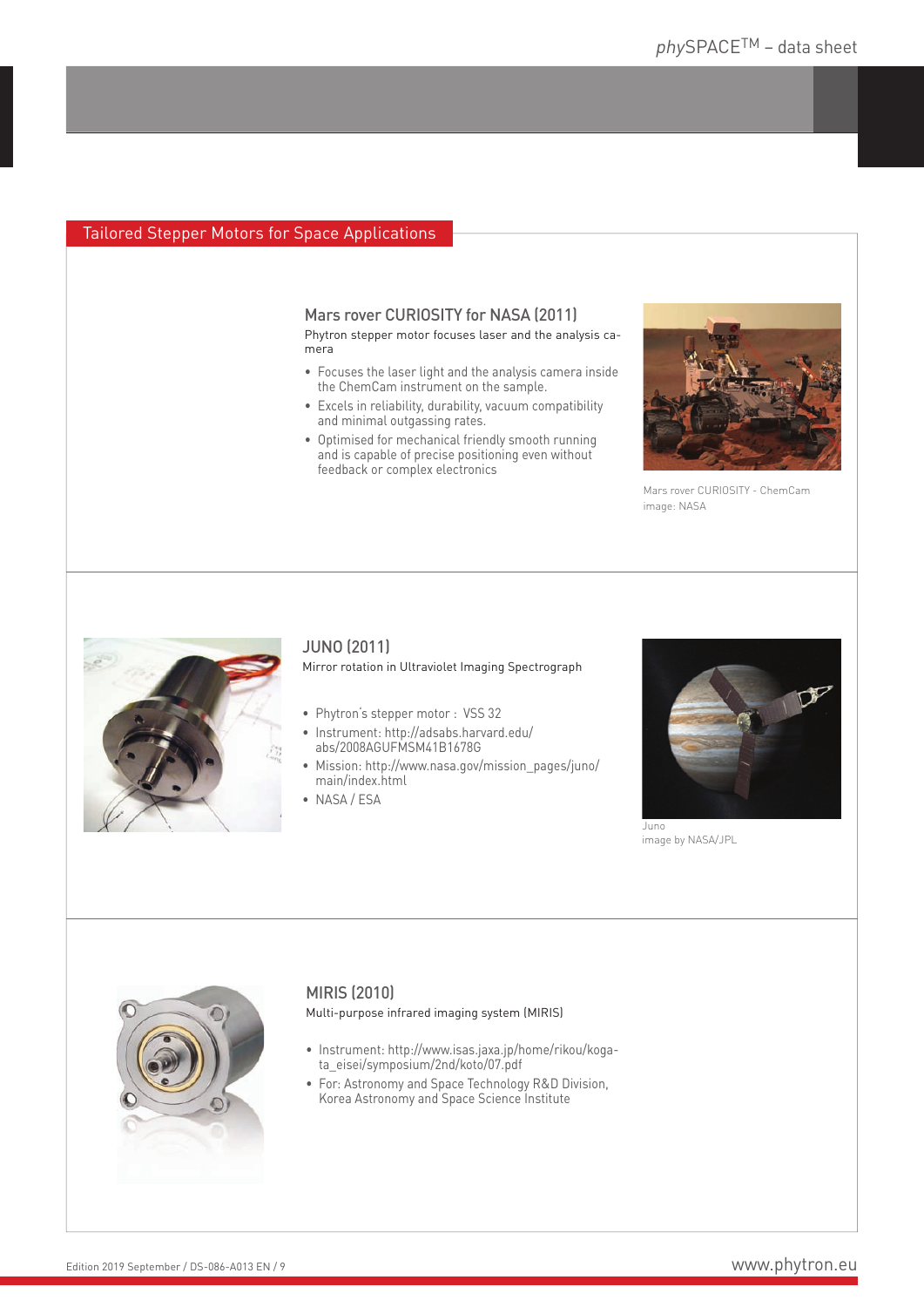## Tailored Stepper Motors for Space Applications



## EnMAP mission

Shutter calibration mechanism as part of the scientific payload of the German EnMAP mission.

- Customised titanium gear shaft for low weight and strength
- Tailored magnet arrangement to minimise stray magnetic flux
- Redundant windings cater for loss of primary coils
- Harmonic Drive gears for space conditions
- Duplex bearings to better absorb shock and vibration
- Central housing configuration for optimised force transmission (hybrid assembly technology)
- For: Kayser-Threde and HTS



## A perfect fit for EADS Astrium.

High precision positional actuator for the X-Band Downlink Antenna for the KOMPSAT S/C:

- Customised titanium main structure for low weight and optimal strength
- Integrated Harmonic Drive gear unit
- Duplex bearings to withstand shock and vibration
- Special lubrication system to prolong lifetime
- Customised leadwire exit to meet project constraints
- Motor model endurance tested in vacuum and N2 atmosphere (bearings, lubrication system, gears)



## SOLACES (2003)

- Stepper motor with 200 steps/revolution (1,8°)
- Designed for 300 N axial force
- Holding torque 70 mNm / driving torque 60 mNm
- Spindle system, non-magnetic
- Special grease; designed for ultra high vacuum at -50 °C to  $+40$  °C
- For: IPM Freiburg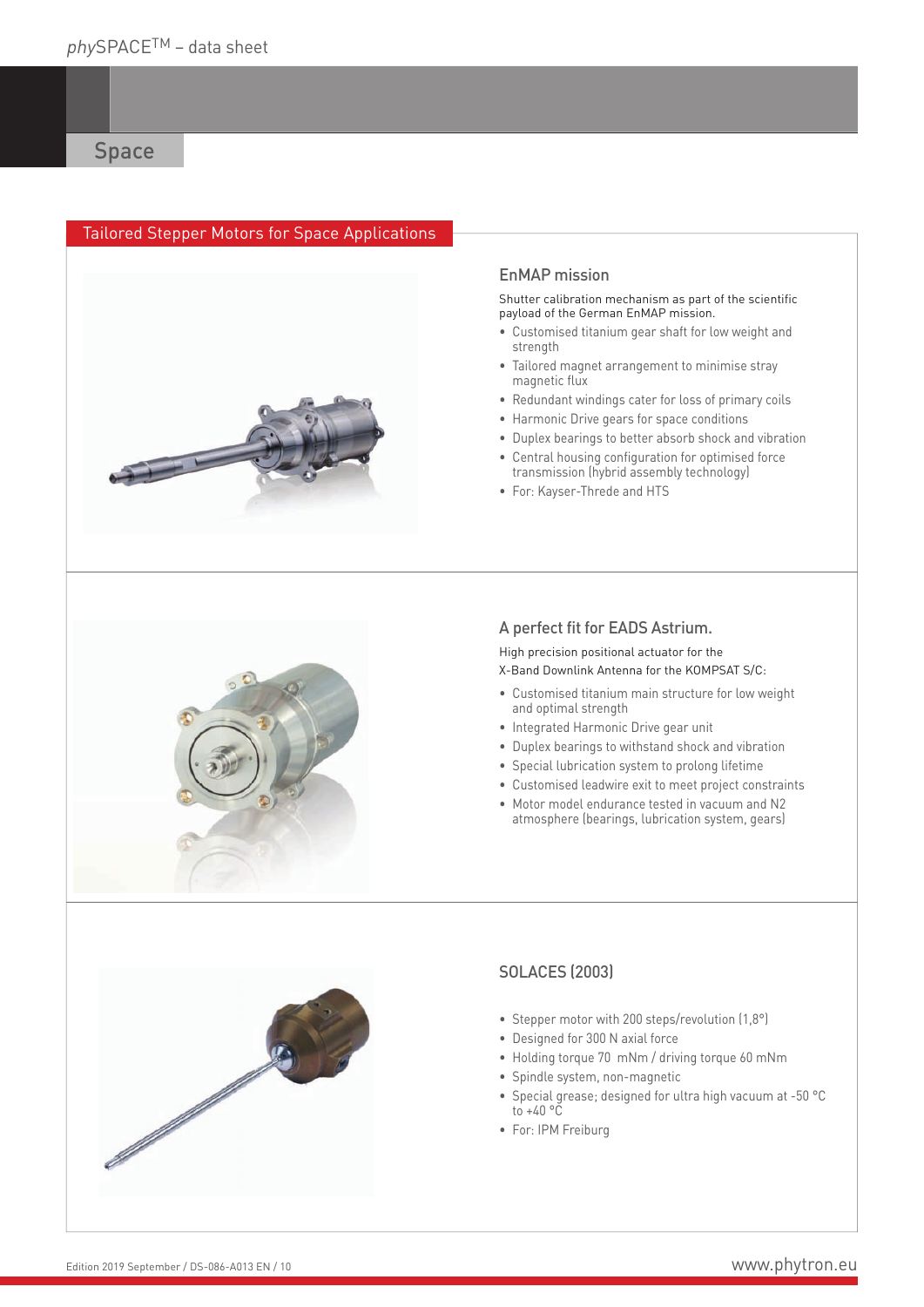| <b>Tailored Stepper Motors for Space Applications</b>                           |
|---------------------------------------------------------------------------------|
|                                                                                 |
| Rosetta - Cosima (2004)                                                         |
| Cometary Secondary Ion Mass Analyser                                            |
| • Motor: stepper motor VSS19                                                    |
| • Instrument: http://www.mps.mpg.de/de/projekte/rosetta/cosima/#instrument      |
| · Mission: http://www.esa.int/Our_Activities/Space_Science/Rosetta              |
| · For: Max-Max-Planck-Institut, Extraterrestrische Physik München               |
| <b>STEREO (2006)</b>                                                            |
| The sun in 3D                                                                   |
| • Mission: http://www.nasa.gov/mission_pages/stereo/main/index.html             |
| • For: NASA + The Johns Hopkins University                                      |
| XMM-Newton - EPIC (2000)                                                        |
| European Photon Imaging Camera (EPIC)                                           |
| · Instrument: http://sci.esa.int/xmm-newton/31281-instruments/?fbodylongid=774  |
| · Mission: http://xmm.esac.esa.int/                                             |
| · For: Max-Max-Planck-Institut, Extraterrestrische Physik München, ESA          |
| Cassini-Huygens (1997)                                                          |
| <b>Exploring Saturn</b>                                                         |
| • Mission: ESA: http://www.esa.int/Our_Activities/Space_Science/Cassini-Huygens |
| · Mission: NASA: http://www.nasa.gov/mission_pages/cassini/main/                |
| · For: Max-Planck-Institut, Heidelberg, ESA, NASA                               |
| MOS-IRS-P2 (1996)                                                               |
| Indian Remote Sensing Satellite-P2                                              |
|                                                                                 |

- Mission: https://earth.esa.int/web/guest/missions/3rd-party-missions/historical-missions/ irs-p3
- For: DLR